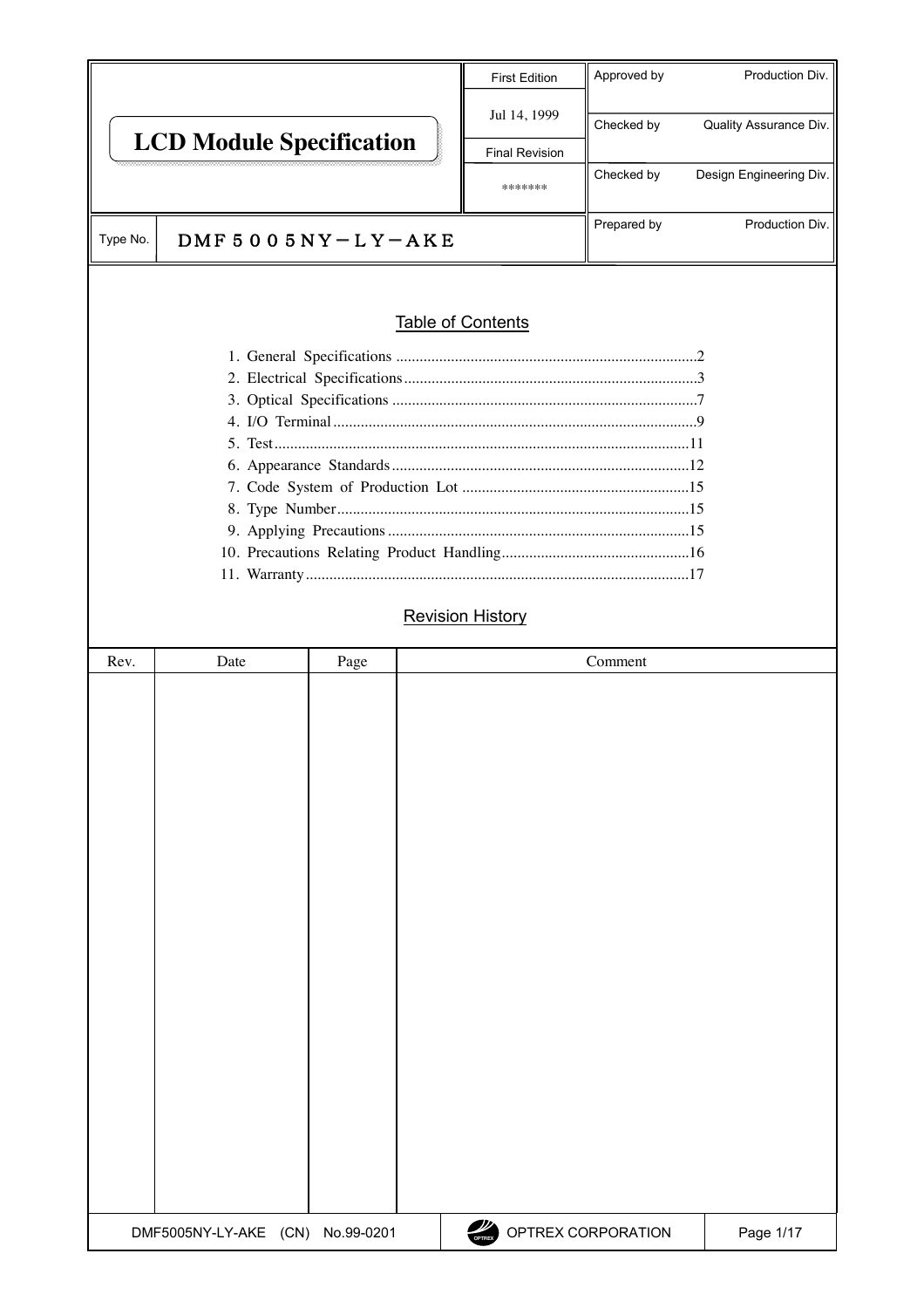# <span id="page-1-0"></span>1. General Specifications

| Operating Temp.           | : min. 0°C $\sim$ max. 50°C                                      |
|---------------------------|------------------------------------------------------------------|
| Storage Temp.             | : min. -20°C $\sim$ max. 60°C                                    |
| Dot Pixels                | : 240 (W) $\times$ 64 (H) dots                                   |
| Dot Size                  | : $0.49$ (W) $\times$ 0.49 (H) mm                                |
| Dot Pitch                 | : $0.53$ (W) $\times$ 0.53 (H) mm                                |
| Viewing Area              | : 132.0 (W) $\times$ 39.0 (H) mm                                 |
| <b>Outline Dimensions</b> | : 180.0 (W) $\times$ 65.0 (H) $\times$ (17.6) (D) mm             |
| Weight                    | $170g$ max.<br>$\ddot{\phantom{0}}$                              |
| LCD Type                  | NTD-7446<br>$\ddot{\cdot}$<br>(STN / Yellow-mode / Transmissive) |
| Viewing Angle             | : 6:00                                                           |
| Control LSI               | T6963C-0101 (Produced by TOSHIBA)                                |
| Data Transfer             | : 8-bit parallel data transfer                                   |
| Backlight                 | : LED Backlight / Yellow-green                                   |
| Drawings                  | Dimensional Outline<br>UE-32883B                                 |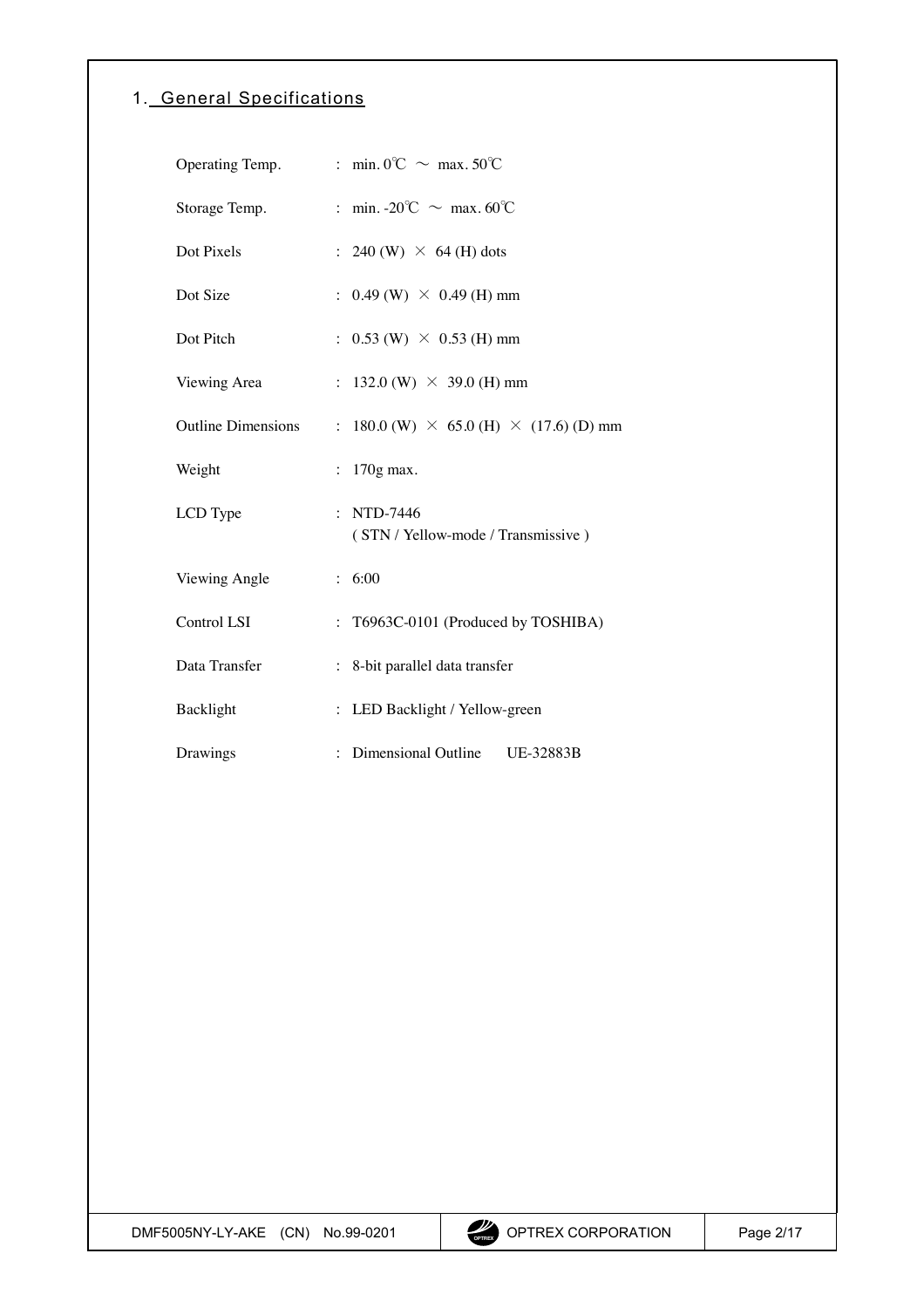# <span id="page-2-0"></span>2.Electrical Specifications

### 2.1.Absolute Maximum Ratings

|                |                                  |            |        |              | $V$ ss= $0V$ |
|----------------|----------------------------------|------------|--------|--------------|--------------|
| Parameter      | Symbol                           | Conditions | Min.   | Max.         | Units        |
| Supply Voltage | V <sub>CC</sub> -V <sub>SS</sub> |            | $-0.3$ | 7.0          | V            |
| (Logic)        |                                  |            |        |              |              |
| Supply Voltage | <b>VCC-VEE</b>                   |            | $-0.3$ | 30.0         | V            |
| (LCD Drive)    |                                  |            |        |              |              |
| Input Voltage  | $\rm V_I$                        |            | $-0.3$ | $V_{CC}+0.3$ | V            |
|                |                                  |            |        |              |              |

## 2.2.DC Characteristics

Ta= $25^{\circ}$ C, Vss=0V

| Parameter             | Symbol                           | Conditions                  | Min.             | Typ. | Max.     | Units        |
|-----------------------|----------------------------------|-----------------------------|------------------|------|----------|--------------|
| Supply Voltage        | Vcc-Vss                          |                             | 4.5              |      | 5.5      | V            |
| (Logic)               |                                  |                             |                  |      |          |              |
| Supply Voltage        | V <sub>CC</sub> -V <sub>EE</sub> |                             | Shown in 3.1     |      |          | $\mathbf{V}$ |
| (LCD Drive)           |                                  |                             |                  |      |          |              |
| High Level            | V <sub>IH</sub>                  | $V_{CC} = 5.0V \pm 10\%$    | $Vcc-2.2$        |      | $V_{CC}$ | $\mathbf{V}$ |
| Input Voltage         |                                  |                             |                  |      |          |              |
| Low Level             | $V_{IL}$                         | $V_{CC} = 5.0V \pm 10\%$    | $\boldsymbol{0}$ |      | 0.8      | V            |
| Input Voltage         |                                  |                             |                  |      |          |              |
| High Level            | V <sub>OH</sub>                  | $IOH=-0.75mA$               | $V_{CC}$ -0.3    |      | $V_{CC}$ | $\mathbf{V}$ |
| Output Voltage        |                                  |                             |                  |      |          |              |
| Low Level             | $V_{OL}$                         | $I_{OL} = 0.75mA$           | $\boldsymbol{0}$ |      | 0.3      | $\mathbf{V}$ |
| Output Voltage        |                                  |                             |                  |      |          |              |
|                       | Icc                              | $Vcc-V$ <sub>SS</sub> =5.0V |                  | 7.0  | 20.0     | mA           |
| <b>Supply Current</b> |                                  |                             |                  |      |          |              |
|                       | IEE                              | $V_{CC}$ - $V_{EE}$ =13.0V  |                  | 1.0  | 10.0     | mA           |
|                       |                                  |                             |                  |      |          |              |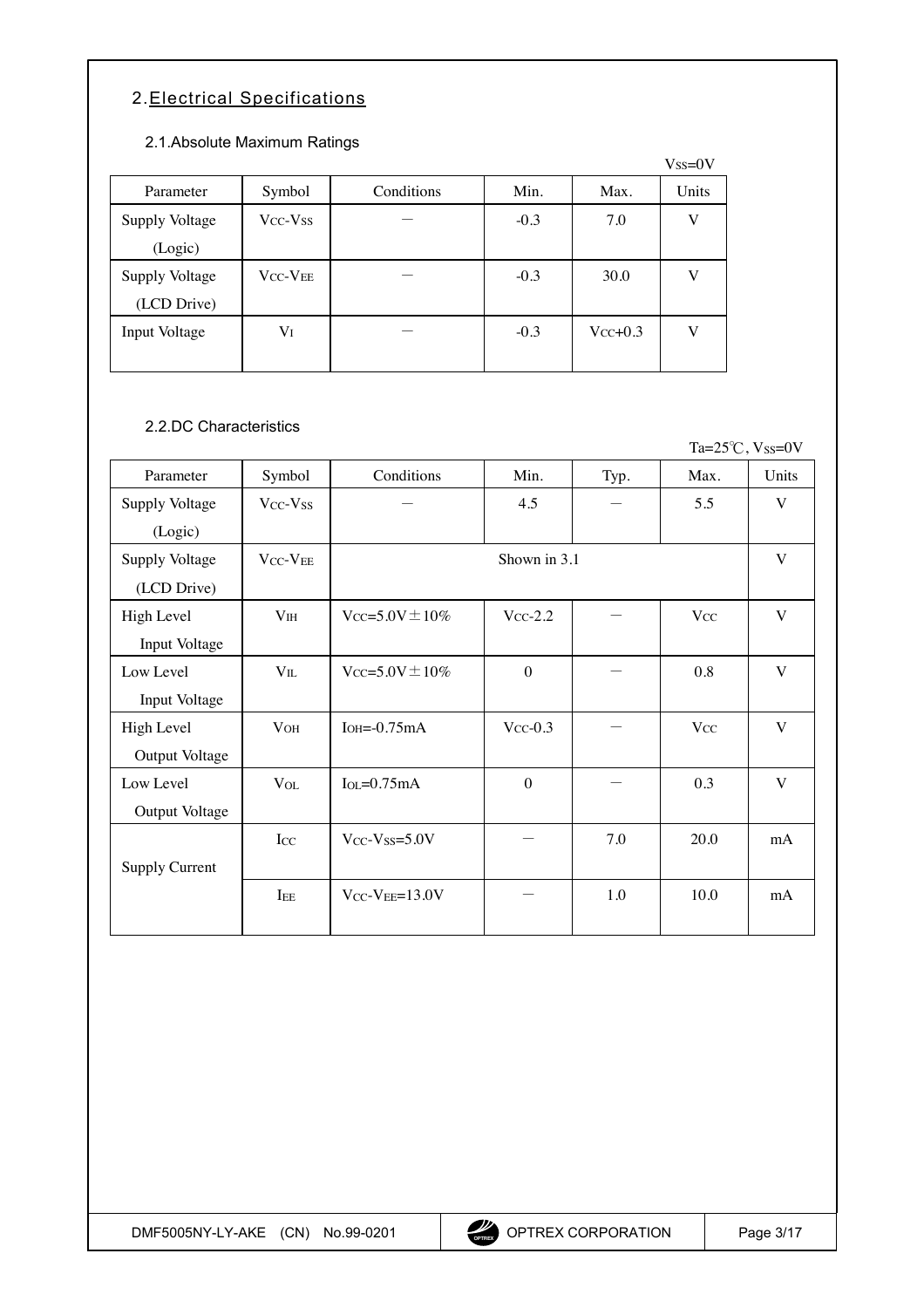### 2.3.AC Characteristics

 $Vcc=5.0V\pm10\%$ 

| Parameter              | Symbol                         | Min. | Max. | Units         |
|------------------------|--------------------------------|------|------|---------------|
| C/D Setup Time         | t <sub>CDS</sub>               | 100  |      | ns            |
| C/D Hold Time          | $t_{CDH}$                      | 10   |      | ns            |
| CE, RD, WR Pulse Width | $t_{CE}$ , $t_{RD}$ , $t_{WR}$ | 80   |      | ns            |
| Data Setup Time        | t <sub>DS</sub>                | 80   |      | <sub>ns</sub> |
| Data Hold Time         | $t_{DH}$                       | 40   |      | ns            |
| Access Time            | t <sub>ACC</sub>               |      | 150  | ns            |
| Output Hold Time       | toh                            | 10   | 50   | ns            |

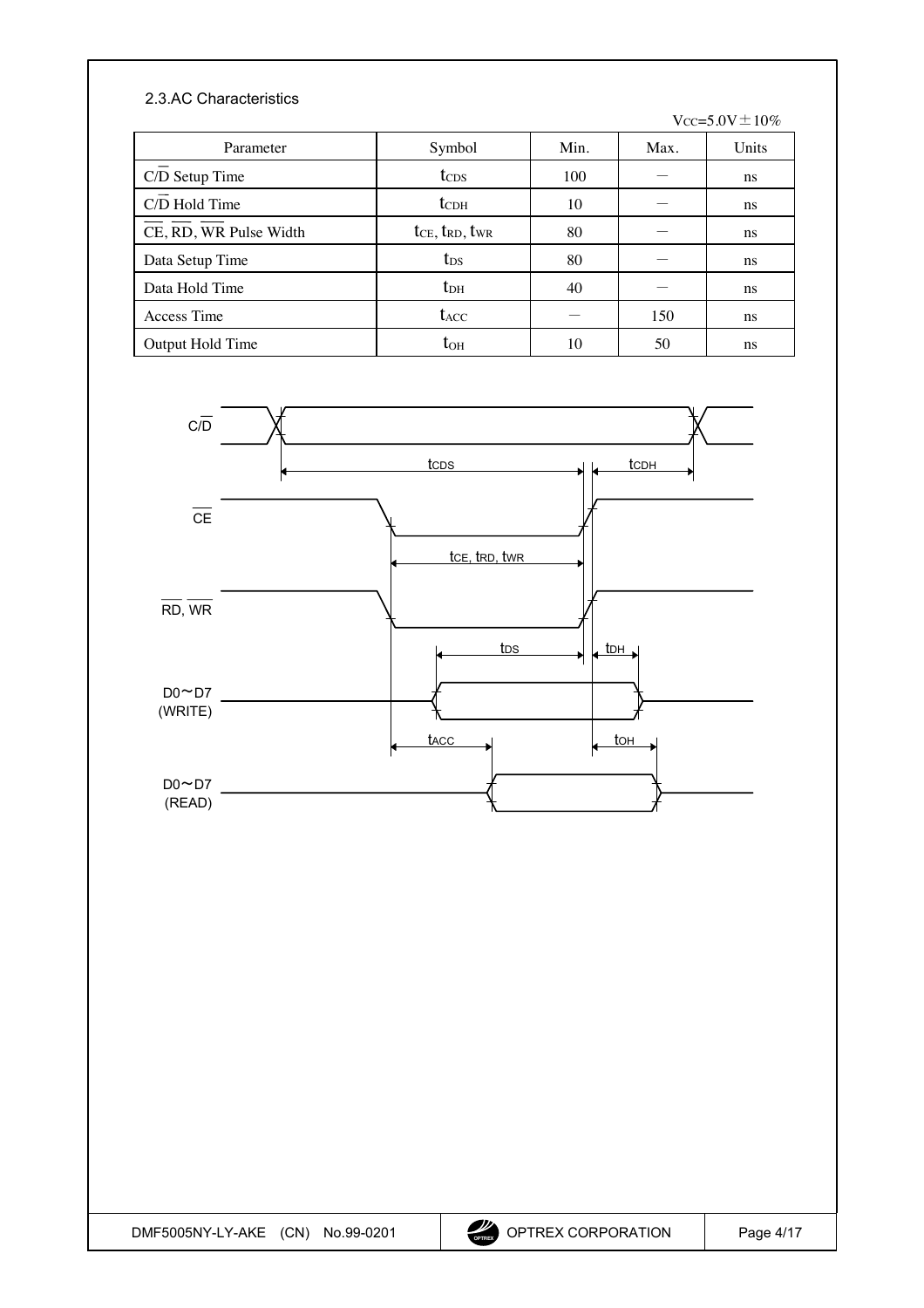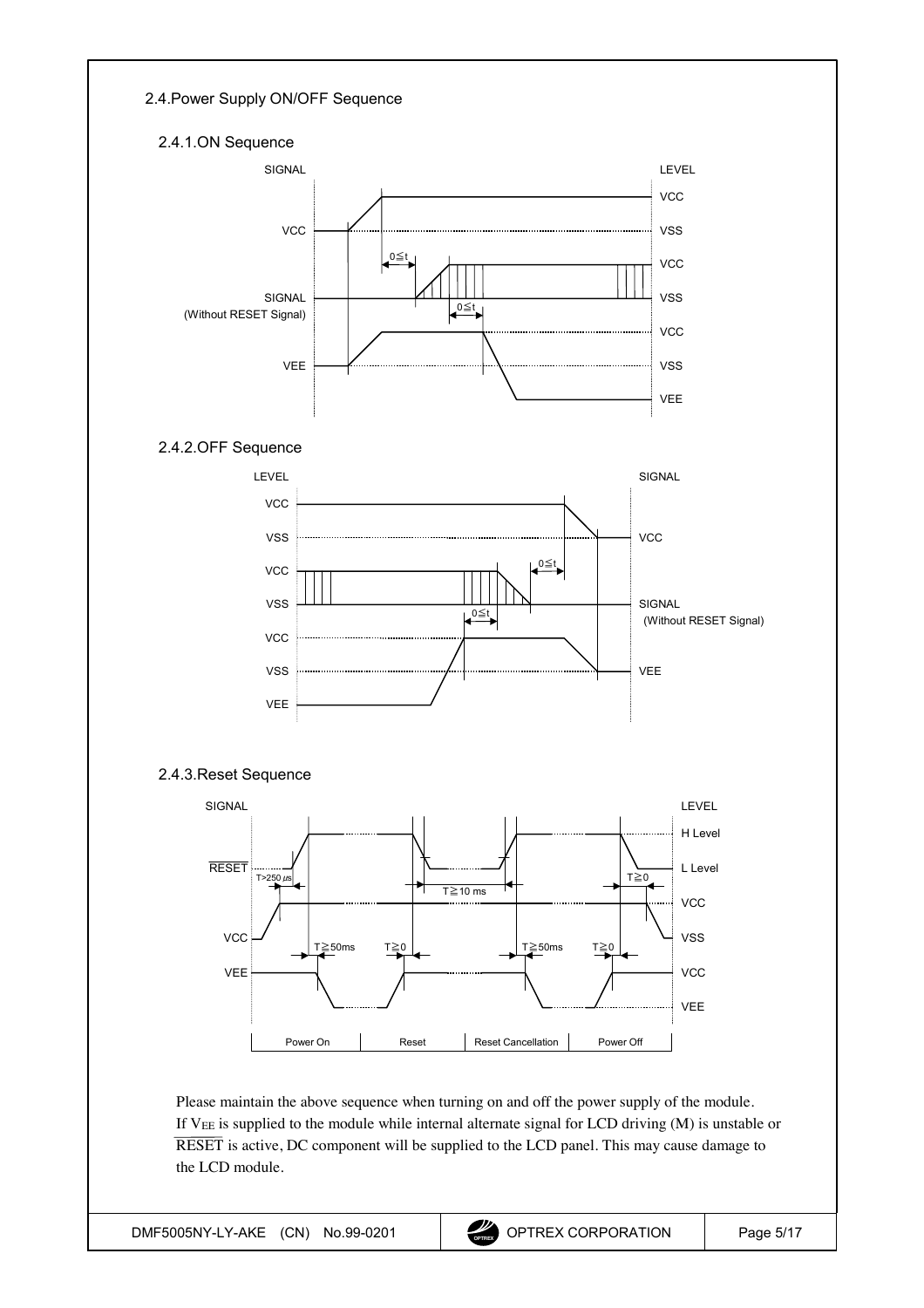# 2.5.Lighting Specifications

### 2.5.1.Absolute Maximum Ratings

|                              |        |            |      |      |      | Ta= $25^{\circ}$ C |
|------------------------------|--------|------------|------|------|------|--------------------|
| Parameter                    | Symbol | Conditions | Min. | Typ. | Max. | Units              |
| <b>Foward Current</b>        | If     | Note 1     |      |      | 1000 | mA                 |
| Reverse Voltage              | Vr     |            |      |      | 8    |                    |
| <b>LED</b> Power Dissipation | Pd     |            |      |      | 4.3  | W                  |

Note 1 : Refer to the foward current derating curve.



### 2.5.2.Operating Characteristics

Ta= $25^{\circ}$ C

| Parameter                | Symbol    | Conditions            | Min. | Typ. | Max. | Units           |
|--------------------------|-----------|-----------------------|------|------|------|-----------------|
| Foward Voltage           | $\rm V_F$ | IF= $500mA$           | 3.8  | 4.1  | 4.4  |                 |
| Luminance of             |           | I <sub>F=500</sub> mA | 45   |      |      | $\text{cd/m}^2$ |
| <b>Backlight Surface</b> |           |                       |      |      |      |                 |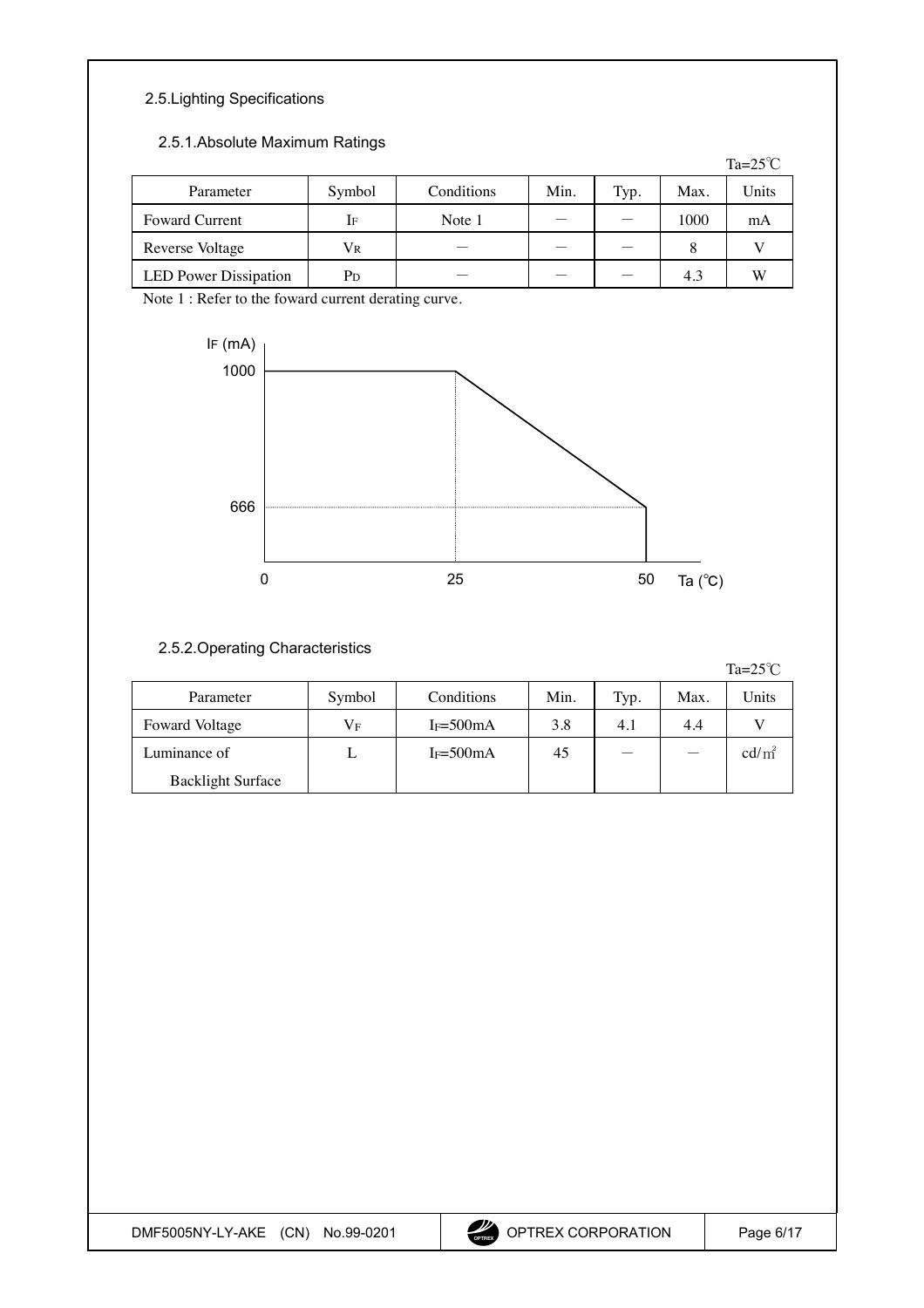## <span id="page-6-0"></span>3.Optical Specifications

#### 3.1.LCD Driving Voltage

| Parameter           | Symbol                     | Conditions        | Min. | Typ. | Max. | Units |
|---------------------|----------------------------|-------------------|------|------|------|-------|
| Recommended         |                            | $Ta = 0^{\circ}C$ |      |      | 15.3 |       |
| LCD Driving Voltage | $\rm V_{CC}\text{-}V_{EE}$ | $Ta=25^{\circ}C$  | 12.1 | 13.0 | 13.9 |       |
| Note 1              |                            | $Ta=50^{\circ}C$  | 10.9 |      |      |       |

Note 1 : Voltage (Applied actual waveform to LCD Module) for the best contrast. The range of minimum and maximum shows tolerance of the operating voltage. The specified contrast ratio and response time are not guaranteed over the entire range.

#### 3.2.Optical Characteristics

Ta=25<sup>°</sup>C, 1/64 Duty, 1/9 Bias, V<sub>D</sub>=13.0V (Note 4),  $\theta = 0^\circ$ ,  $\phi = -\frac{1}{2}$ 

| Parameter      |                | Symbol    | Conditions                                | Min. | Typ. | Max. | Units |
|----------------|----------------|-----------|-------------------------------------------|------|------|------|-------|
| Contrast Ratio | Note 1         | <b>CR</b> | $\theta = 0^{\circ}$ , $\phi = -^{\circ}$ |      |      |      |       |
| Viewing Angle  |                |           | Shown in 3.3                              |      |      |      |       |
| Response       | Rise<br>Note 2 | Ton       |                                           |      | 160  | 240  | ms    |
| Time           | Decay Note 3   | TOFF      |                                           |      | 160  | 240  | ms    |

Note 1 : Contrast ratio is definded as follows.

 $CR = L$ OFF /  $L$ ON

LON : Luminance of the ON segments

LOFF : Luminance of the OFF segments

- Note 2 : The time that the luminance level reaches 90% of the saturation level from 0% when ON signal is applied.
- Note 3 : The time that the luminance level reaches 10% of the saturation level from 100% when OFF signal is applied.

Note 4 : Definition of Driving Voltage V<sub>D</sub>

Assuming that the typical driving waveforms shown below are applied to the LCD Panel at  $1/A$  Duty -  $1/B$  Bias (A : Duty Number, B : Bias Number). Driving voltage  $V_D$  is definded as follows.

 $V_D = (Vth1 + Vth2)/2$ 

- Vth1 : The voltage VO-P that should provide 50% of the saturation level in the luminance at the segment which the ON signal is applied to.
- Vth2 : The voltage VO-P that should provide 50% of the saturation level in the luminance at the segment which the OFF signal is applied to.

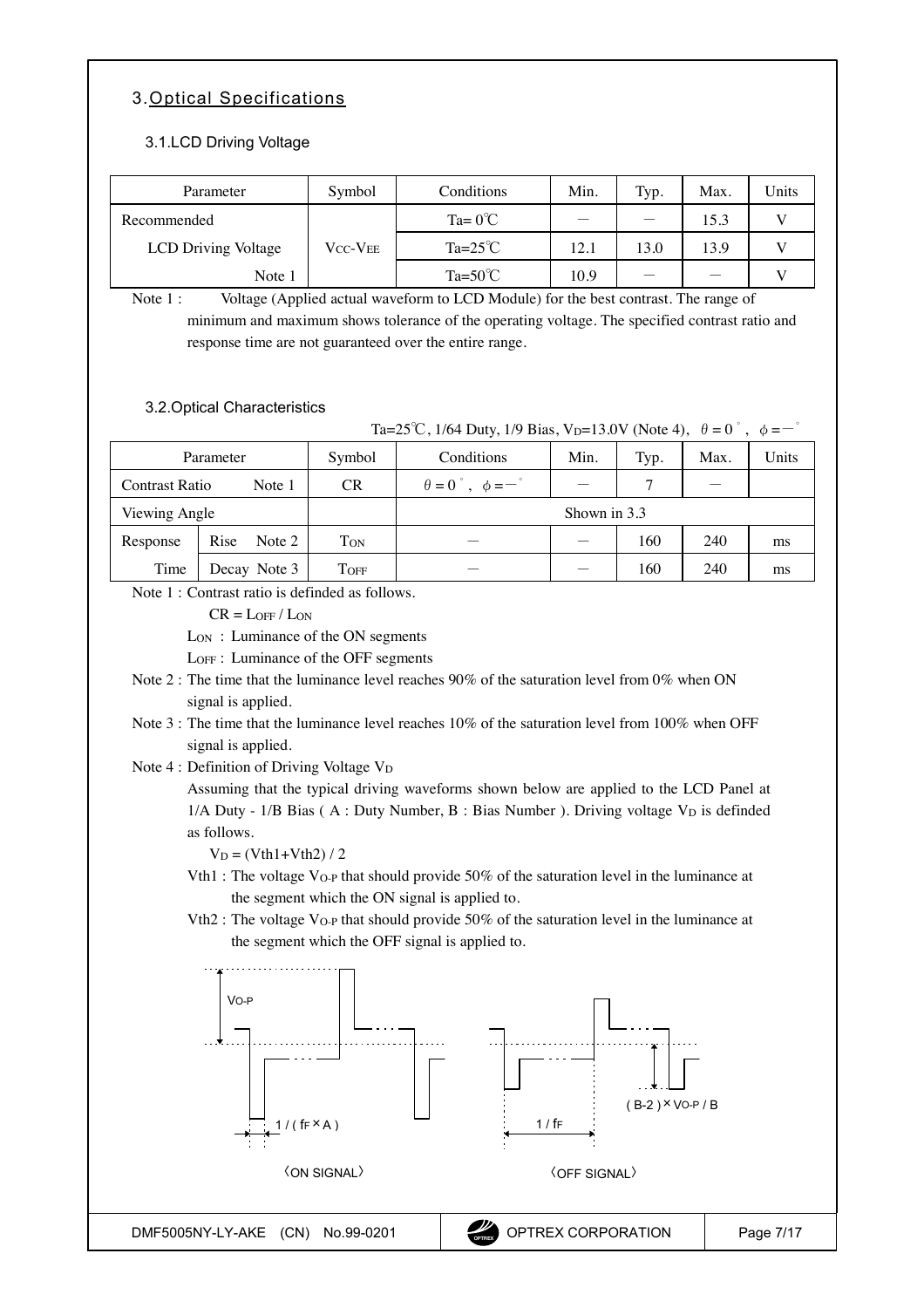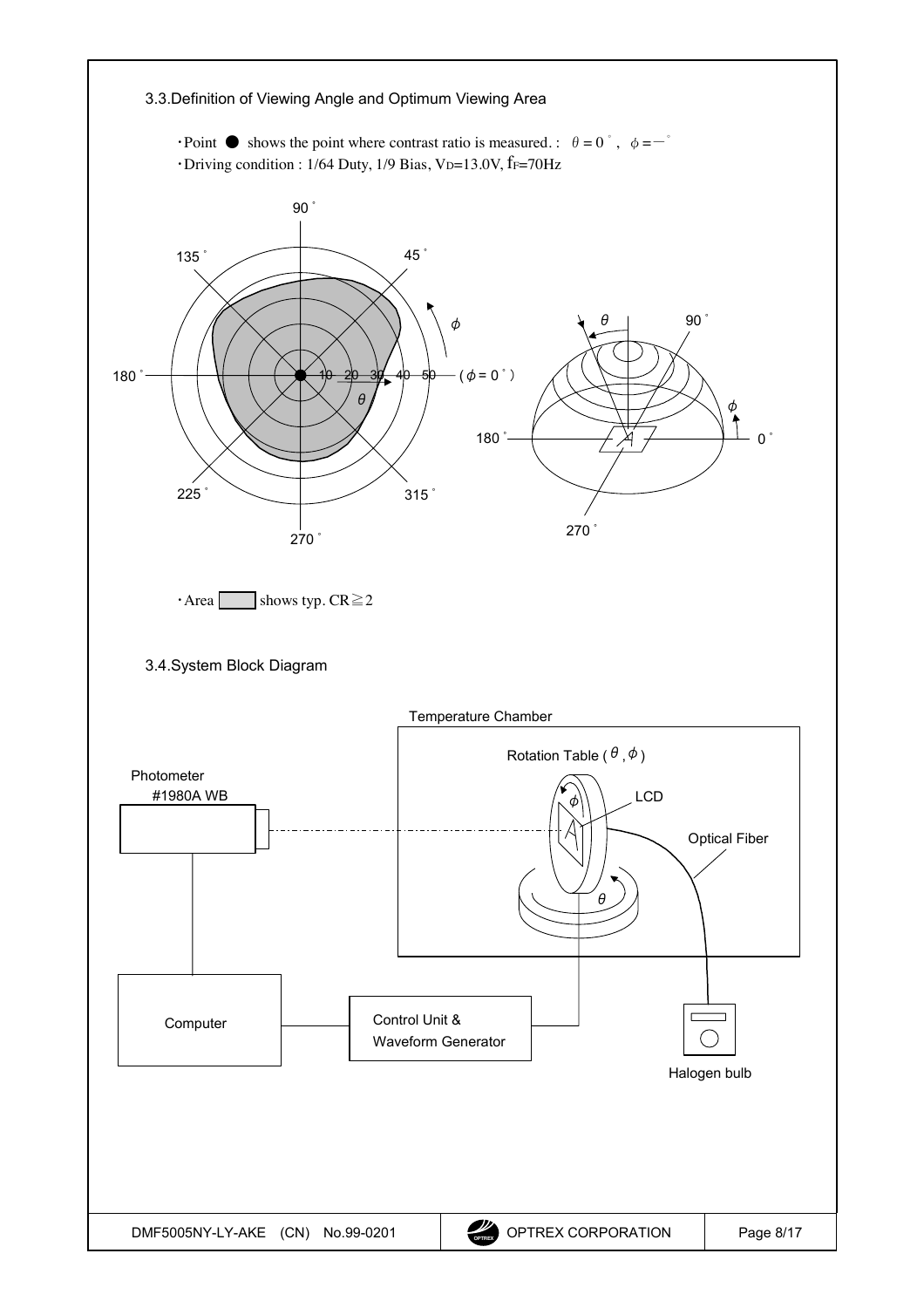# <span id="page-8-0"></span>4.I/O Terminal

### 4.1.Pin Assignment

| No.            | Symbol                 | Level | Function                                              |
|----------------|------------------------|-------|-------------------------------------------------------|
| 1              | FG                     |       | Frame Ground                                          |
| $\overline{2}$ | <b>Vss</b>             |       | Power Supply (0V, GND)                                |
| $\overline{3}$ | <b>Vcc</b>             |       | Power Supply for Logic                                |
| $\overline{4}$ | <b>VEE</b>             |       | Power Supply for LCD Drive                            |
| 5              | <b>WR</b>              | H/L   | Write Signal L: Active                                |
| 6              | RD                     | H/L   | Read Signal L: Active                                 |
| $\tau$         | $\overline{\text{CE}}$ | H/L   | Chip Enable Signal L: Active                          |
| 8              | C/D                    | H/L   | Write Mode H: Command Write L: Data Write             |
|                |                        |       | Read Mode H: Status Read L: Data Read                 |
| 9              | NC                     |       | Non-connection                                        |
| 10             | <b>RESET</b>           | H/L   | Reset Signal L: Reset                                 |
| 11             | D <sub>0</sub>         | H/L   | Display Data                                          |
| 12             | D1                     | H/L   | Display Data                                          |
| 13             | D2                     | H/L   | Display Data                                          |
| 14             | D <sub>3</sub>         | H/L   | Display Data                                          |
| 15             | D <sub>4</sub>         | H/L   | Display Data                                          |
| 16             | D <sub>5</sub>         | H/L   | Display Data                                          |
| 17             | D <sub>6</sub>         | H/L   | Display Data                                          |
| 18             | D7                     | H/L   | Display Data                                          |
| 19             | <b>FS</b>              | H/L   | Font Switch $H: 6 \times 8$ dots $L: 8 \times 8$ dots |
| 20             | NC                     |       | Non-connection                                        |
| 21             | <b>LEDK</b>            |       | <b>LED Cathode Terminal</b>                           |
| 22             | LED A                  |       | <b>LED</b> Anode Terminal                             |

# 4.2.Example of Power Supply

It is recommended to apply a potentiometer for the contrast adjust due to the tolerance of the driving voltage and its temperature dependence.

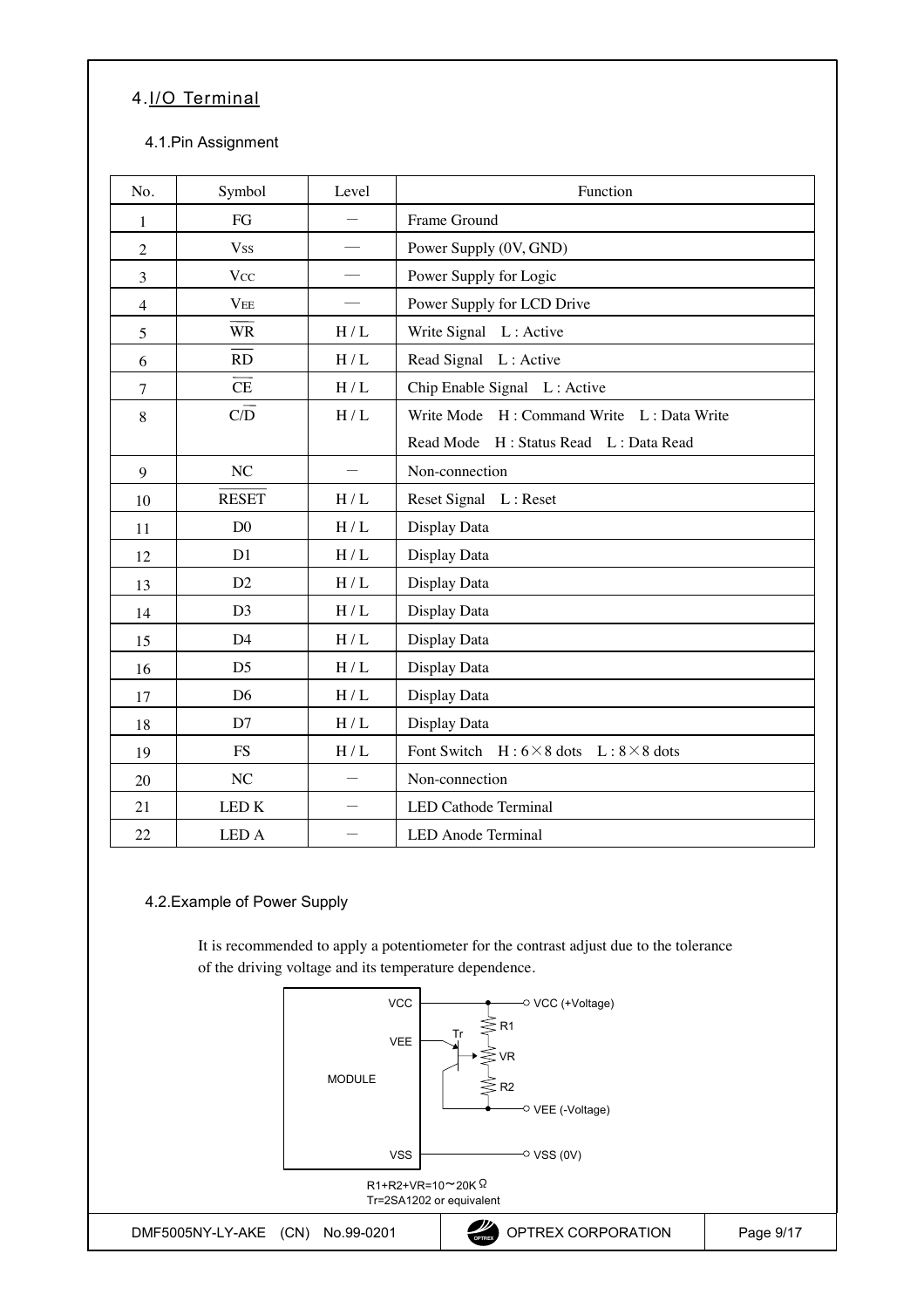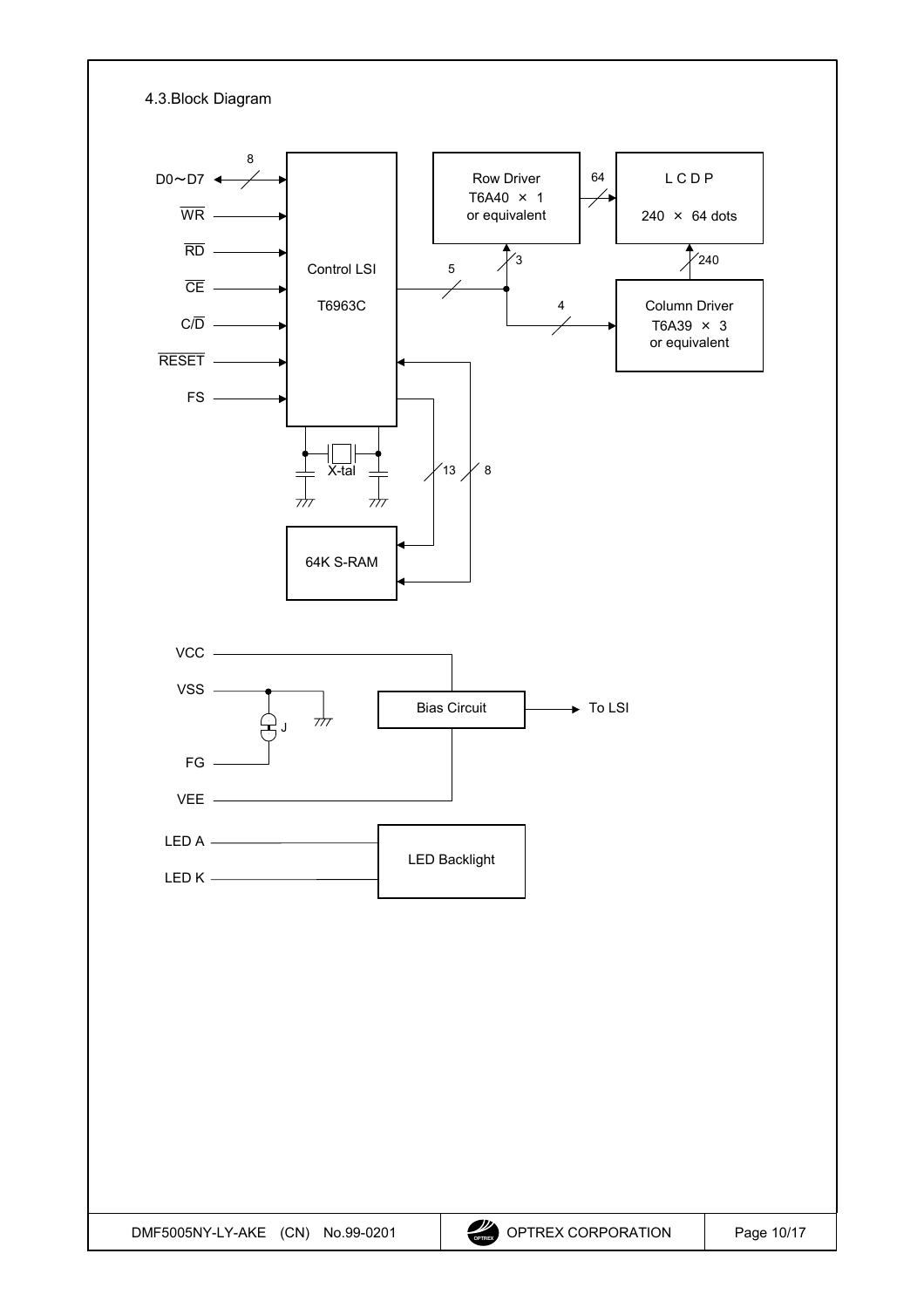# <span id="page-10-0"></span>5.Test

No change on display and in operation under the following test condition.

| No.    | Parameter                         | Conditions                                                                                                                                                            | <b>Notes</b>   |
|--------|-----------------------------------|-----------------------------------------------------------------------------------------------------------------------------------------------------------------------|----------------|
| 1      | <b>High Temperature Operating</b> | $50^{\circ}$ C ± 2°C, 96hrs (operation state)                                                                                                                         |                |
| 2      | Low Temperature Operating         | $0^{\circ}$ C ± 2°C, 96hrs (operation state)                                                                                                                          | 3              |
| 3      | High Temperature Storage          | $60^{\circ}$ C $\pm$ 2°C, 96hrs                                                                                                                                       | $\overline{4}$ |
| 4      | Low Temperature Storage           | -20°C $\pm$ 2°C, 96hrs                                                                                                                                                | 3, 4           |
| 5      | Damp Proof Test                   | 40°C ± 2°C, 90 $\sim$ 95%RH, 96hrs                                                                                                                                    | 3, 4           |
| 6      | <b>Vibration Test</b>             | Total fixed amplitude : 1.5mm                                                                                                                                         | 5              |
|        |                                   | Vibration Frequency : $10 \sim 55$ Hz                                                                                                                                 |                |
|        |                                   | One cycle 60 seconds to 3 directions of $X$ , $Y$ , $Z$ for                                                                                                           |                |
|        |                                   | each 15 minutes                                                                                                                                                       |                |
| $\tau$ | <b>Shock Test</b>                 | To be measured after dropping from 60cm high on                                                                                                                       |                |
|        |                                   | the concrete surface in packing state.                                                                                                                                |                |
|        |                                   | Dropping method corner dropping<br>F<br>A comer: once<br>Edge dropping<br>G<br>B,C,D edge: once<br>B<br>Face dropping<br>E,F,G face: once<br>60cm<br>Concrete Surface |                |

Note 1 : Unless otherwise specified, tests will be conducted under the following condition. Temperature :  $20 \pm 5^{\circ}$ C

Humidity :  $65 \pm 5\%$ 

Note 2 : Unless otherwise specified, tests will be not conducted under functioning state.

Note 3 : No dew condensation to be observed.

Note 4 : The function test shall be conducted after 4 hours storage at the normal temperature and humidity after removed from the test chamber.

Note 5 : Vibration test will be conducted to the product itself without putting it in a container.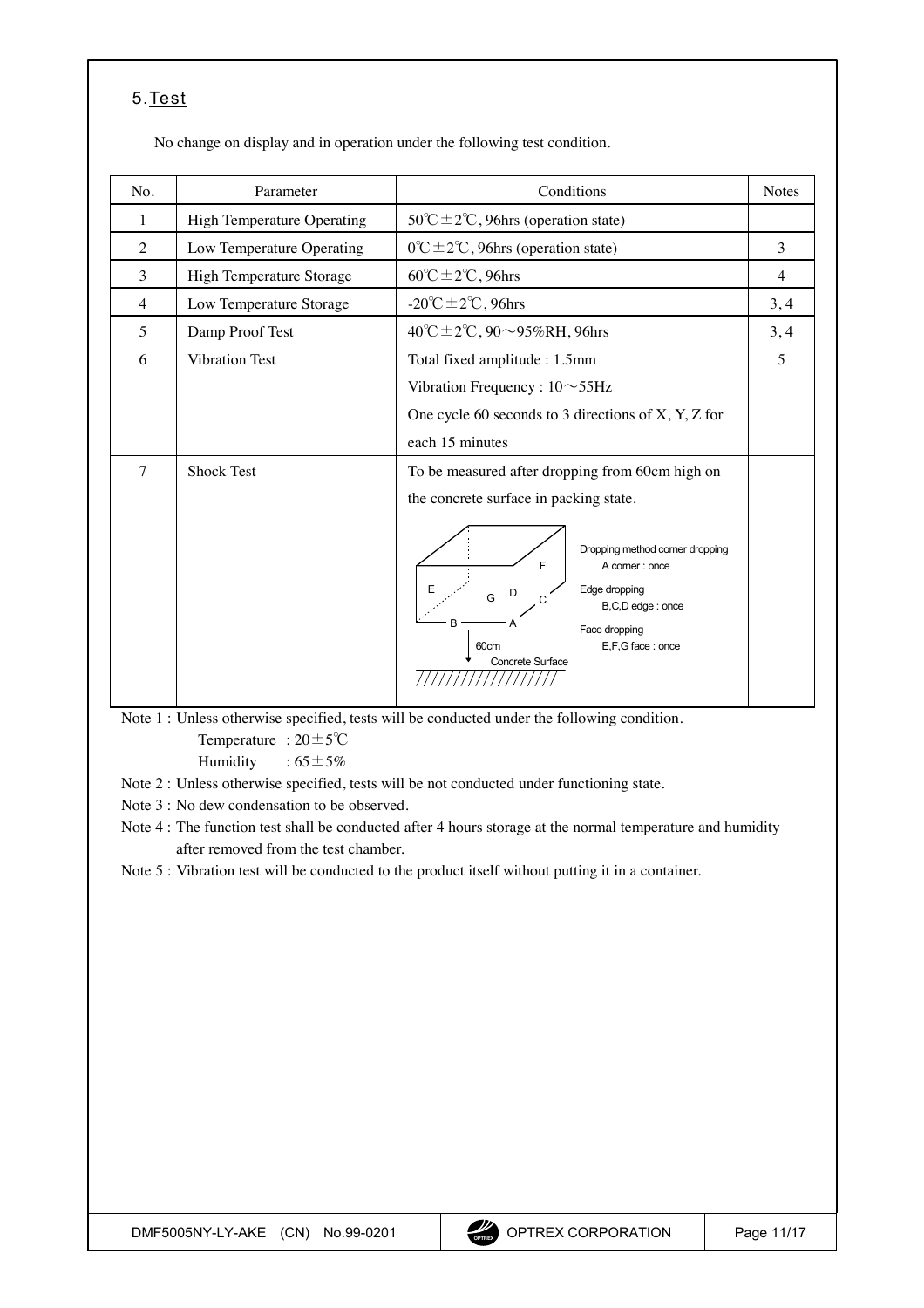## <span id="page-11-0"></span>6.Appearance Standards

### 6.1.Inspection conditions

The LCD shall be inspected under 40W white fluorescent light.

The distance between the eyes and the sample shall be more than 30cm.

All directions for inspecting the sample should be within 45  $\degree$  against perpendicular line.



6.2.Definition of applicable Zones



A Zone : Active display area

B Zone : Area from outside of "A Zone" to validity viewing area

C Zone : Rest parts

 $A$  Zone + B Zone = Validity viewing area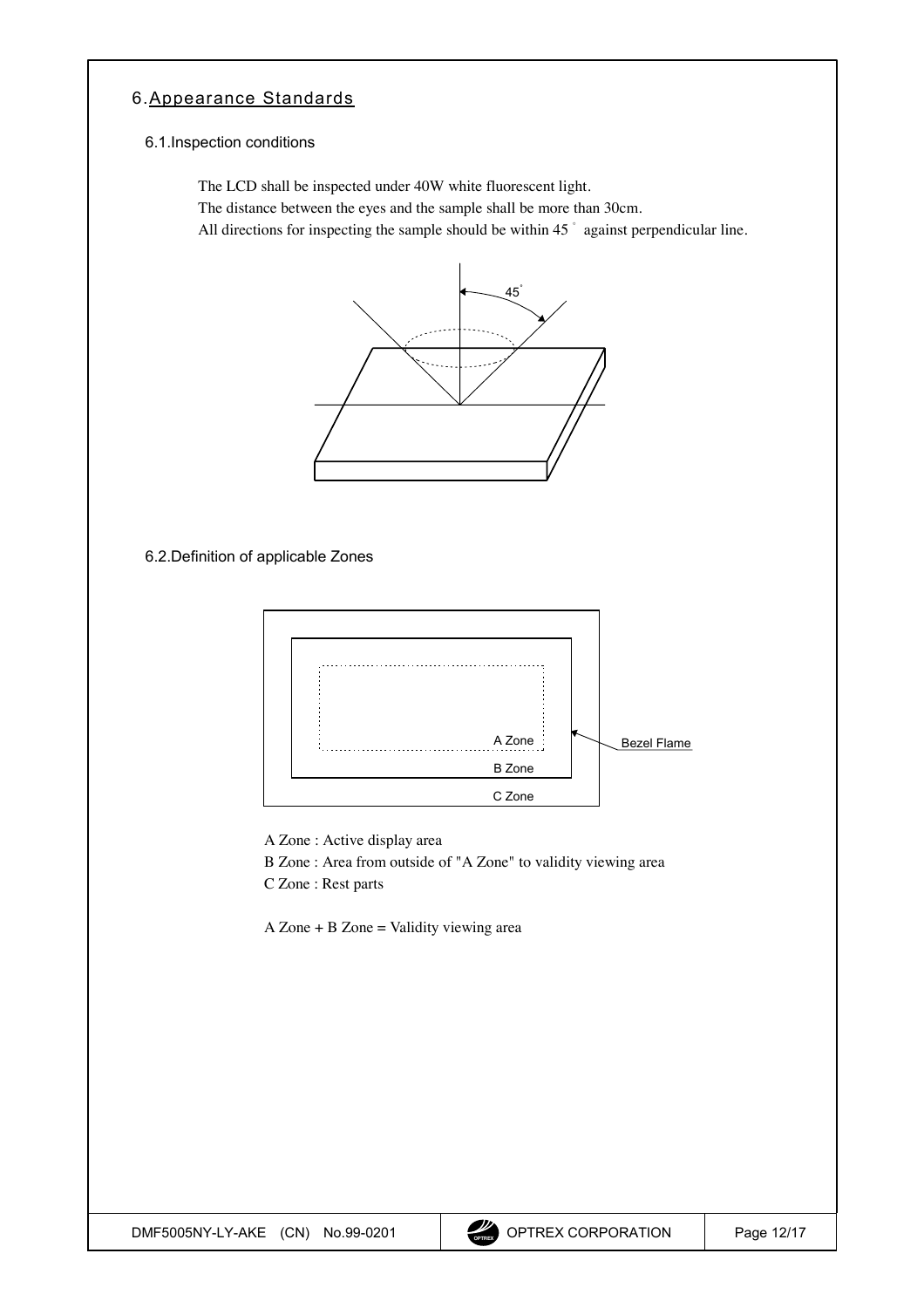### 6.3.Standards

| No.            | Parameter                 | Criteria       |                                   |                       |                   |                |  |  |
|----------------|---------------------------|----------------|-----------------------------------|-----------------------|-------------------|----------------|--|--|
| $\mathbf{1}$   | <b>Black</b> and          |                | (1) Round Shape                   |                       |                   |                |  |  |
|                | White Spots,              |                | Zone                              |                       | Acceptable Number |                |  |  |
|                | <b>Foreign Substances</b> | Dimension (mm) |                                   | A                     | B                 | $\overline{C}$ |  |  |
|                |                           |                | $D \leq 0.1$                      | $\ast$                | $\star$           | $\ast$         |  |  |
|                |                           |                | $0.1 \leq D \leq 0.2$             | 3                     | 5                 | $\ast$         |  |  |
|                |                           |                | $0.2 \le D \le 0.25$              | $\overline{2}$        | 3                 | $\ast$         |  |  |
|                |                           |                | $0.25 < D \le 0.3$                | $\theta$              | $\mathbf{1}$      | $\ast$         |  |  |
|                |                           | $0.3 \leq D$   |                                   | $\boldsymbol{0}$      | $\theta$          | $\ast$         |  |  |
|                |                           |                | $D = (Long + Short) / 2$          | *: Disregard          |                   |                |  |  |
|                |                           | (2) Line Shape |                                   |                       |                   |                |  |  |
|                |                           |                | Zone                              |                       | Acceptable Number |                |  |  |
|                |                           | $X$ (mm)       | $Y$ (mm)                          | A                     | B                 | $\mathcal{C}$  |  |  |
|                |                           |                | $0.03 \geq W$                     | $\ast$                | $\ast$            | $\ast$         |  |  |
|                |                           | $2.0 \geq L$   | $0.05 \geq W$                     | $\mathfrak{Z}$        | 3                 | $\ast$         |  |  |
|                |                           | $1.0 \geq L$   | $0.1 \geq W$                      | 3                     | 3                 | $\ast$         |  |  |
|                |                           |                | $0.1 \leq W$                      | In the same way $(1)$ |                   |                |  |  |
|                |                           |                | X: Length Y: Width                |                       | *: Disregard      |                |  |  |
|                |                           |                | Total defects shall not exceed 5. |                       |                   |                |  |  |
| $\overline{2}$ | Air Bubbles               |                |                                   |                       |                   |                |  |  |
|                | (between glass            |                | Zone                              |                       | Acceptable Number |                |  |  |
|                | & polarizer)              | Dimension (mm) |                                   | A                     | B                 | $\mathcal{C}$  |  |  |
|                |                           |                | $D \leq 0.3$                      | $\ast$                | $\ast$            | $\ast$         |  |  |
|                |                           |                | $0.3 \le D \le 0.4$               | 3                     | $\ast$            | $\ast$         |  |  |
|                |                           |                | $0.4 \leq D \leq 0.6$             | $\overline{2}$        | 3                 | $\ast$         |  |  |
|                |                           | 0.6 < D        |                                   | $\boldsymbol{0}$      | $\boldsymbol{0}$  | $\ast$         |  |  |
|                |                           | *: Disregard   |                                   |                       |                   |                |  |  |
|                |                           |                | Total defects shall not exceed 3. |                       |                   |                |  |  |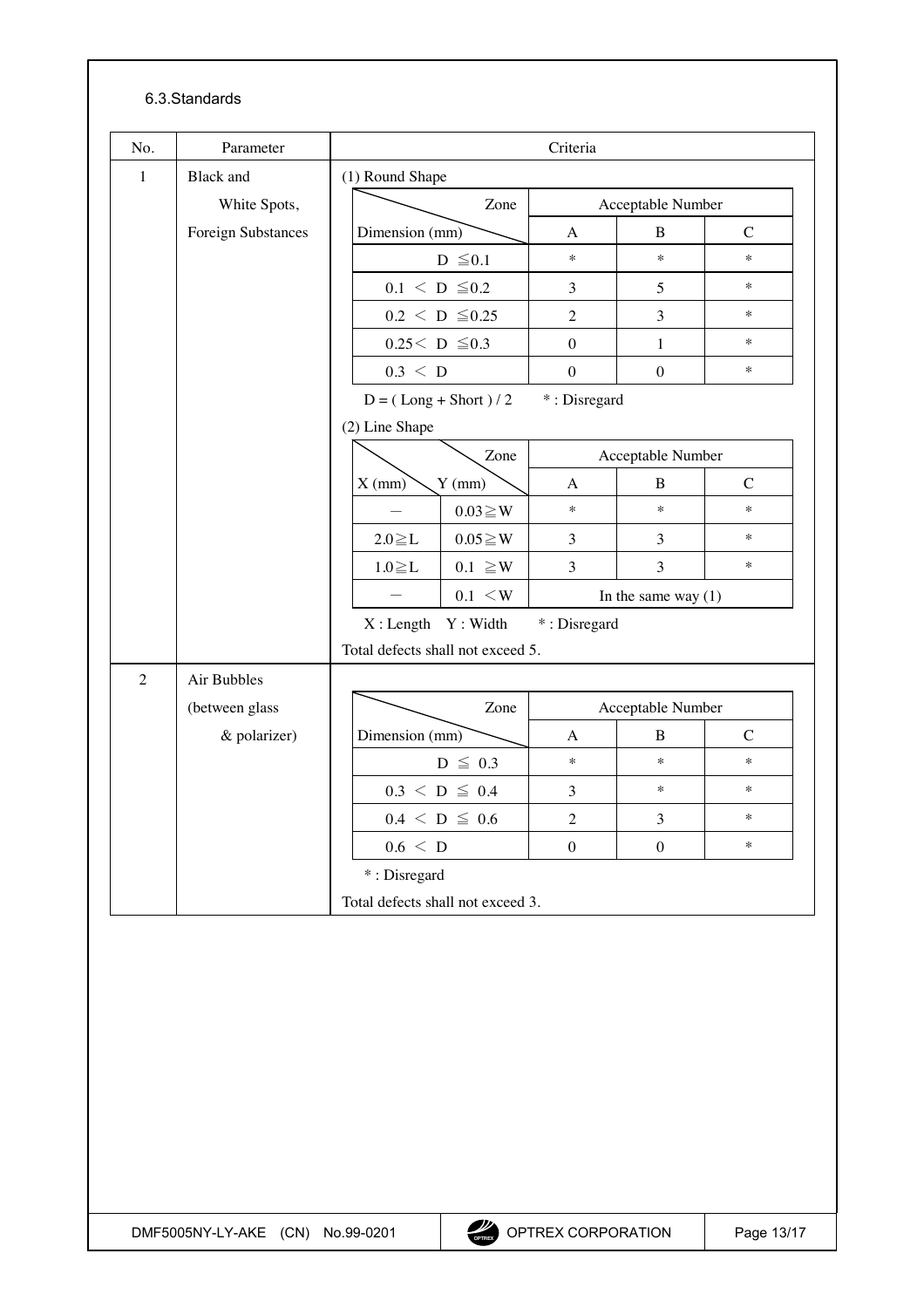| No.            | Parameter                                                         | Criteria                                                                                                                 |
|----------------|-------------------------------------------------------------------|--------------------------------------------------------------------------------------------------------------------------|
| $\mathfrak{Z}$ | The Shape of Dot                                                  | (1) Dot Shape (with Dent)                                                                                                |
|                |                                                                   | $0.15 \geq$                                                                                                              |
|                |                                                                   | As per the sketch of left hand.                                                                                          |
|                |                                                                   | (2) Dot Shape (with Projection)                                                                                          |
|                |                                                                   | Should not be connected to next dot.                                                                                     |
|                |                                                                   | (3) Pin Hole                                                                                                             |
|                |                                                                   | $(X+Y)/2 \le 0.2$ mm<br>- 0.<br>(Less than 0.1mm is no counted.)                                                         |
|                |                                                                   | (4) Deformation<br>$(X+Y)/2 \le 0.2$ mm<br>Y                                                                             |
|                |                                                                   | . У.<br>$\mathsf{x}$                                                                                                     |
|                |                                                                   | Total acceptable number : 1/dot, 5/cell                                                                                  |
|                |                                                                   | (Defect number of $(4)$ : 1pc.)                                                                                          |
| $\overline{4}$ | <b>Polarizer Scratches</b>                                        | Not to be conspicuous defects.                                                                                           |
| 5              | <b>Polarizer Dirts</b>                                            | If the stains are removed easily from LCDP surface, the module is not<br>defective.                                      |
| 6              | Complex Foreign<br><b>Substance Defects</b>                       | Black spots, line shaped foreign substances or air bubbles between<br>glass & polarizer should be 5pcs maximum in total. |
| $\overline{7}$ | Distance between<br>Different Foreign<br><b>Substance Defects</b> | $D \leq 0.2$ : 20mm or more<br>$0.2 < D$ : 40mm or more                                                                  |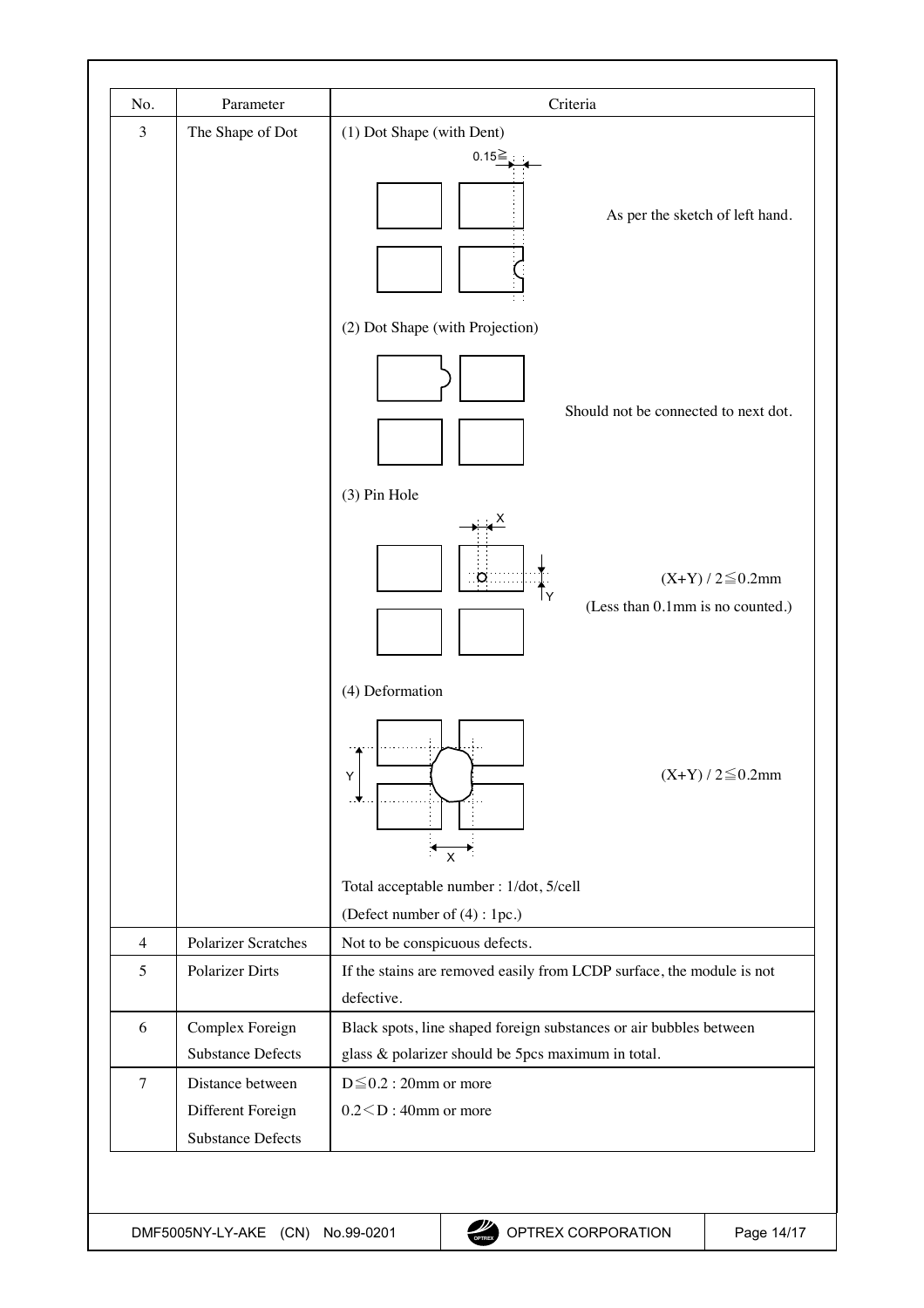<span id="page-14-0"></span>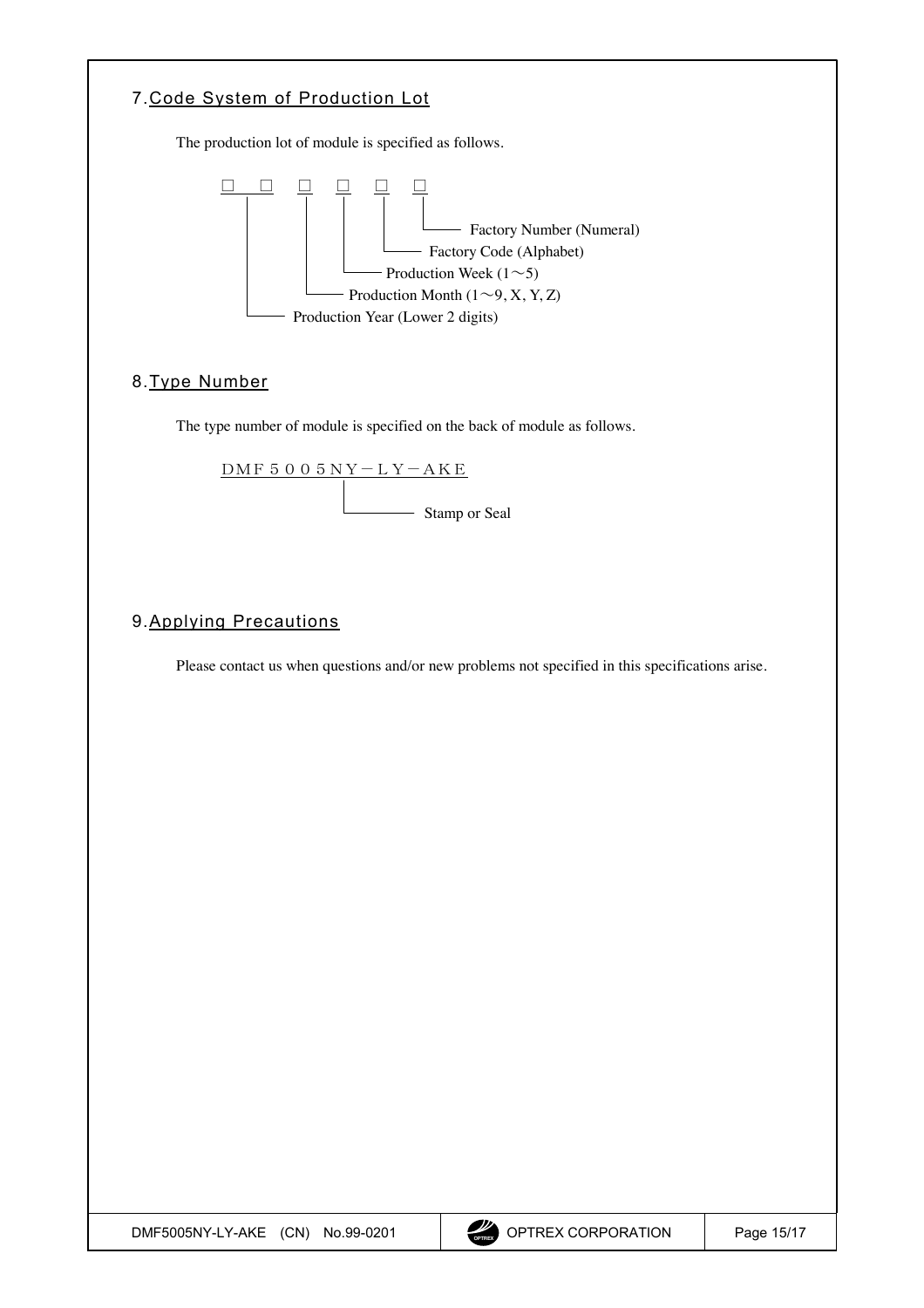## <span id="page-15-0"></span>10.Precautions Relating Product Handling

The Following precautions will guide you in handling our product correctly.

- 1) Liquid crystal display devices
	- Ԙ The liquid crystal display device panel used in the liquid crystal display module is made of plate glass. Avoid any strong mechanical shock. Should the glass break handle it with care.
	- ԙ The polarizer adhering to the surface of the LCD is made of a soft material. Guard against scratching it.

2) Care of the liquid crystal display module against static electricity discharge.

- Ԙ When working with the module, be sure to ground your body and any electrical equipment you may be using. We strongly recommend the use of anti static mats ( made of rubber ), to protect work tables against the hazards of electrical shock.
- ԙ Avoid the use of work clothing made of synthetic fibers. We recommend cotton clothing or other conductivity-treated fibers.
- Ԛ Slowly and carefully remove the protective film from the LCD module, since this operation can generate static electricity.
- 3) When the LCD module alone must be stored for long periods of time:
	- Ԙ Protect the modules from high temperature and humidity.
	- ԙ Keep the modules out of direct sunlight or direct exposure to ultraviolet rays.
	- Ԛ Protect the modules from excessive external forces.
- 4) Use the module with a power supply that is equipped with an overcurrent protector circuit, since the module is not provided with this protective feature.
- 5) Do not ingest the LCD fluid itself should it leak out of a damaged LCD module. Should hands or clothing come in contact with LCD fluid, wash immediately with soap.
- 6) Conduc1tivity is not guaranteed for models that use metal holders where solder connections between the metal holder and the PCB are not used. Please contact us to discuss appropriate ways to assure conductivity.
- 7) For models which use CFL:
	- Ԙ High voltage of 1000V or greater is applied to the CFL cable connector area. Care should be taken not to touch connection areas to avoid burns.
	- ԙ Protect CFL cables from rubbing against the unit and thus causing the wire jacket to become worn.
	- ԚThe use of CFLs for extended periods of time at low temperatures will significantly shorten their service life.